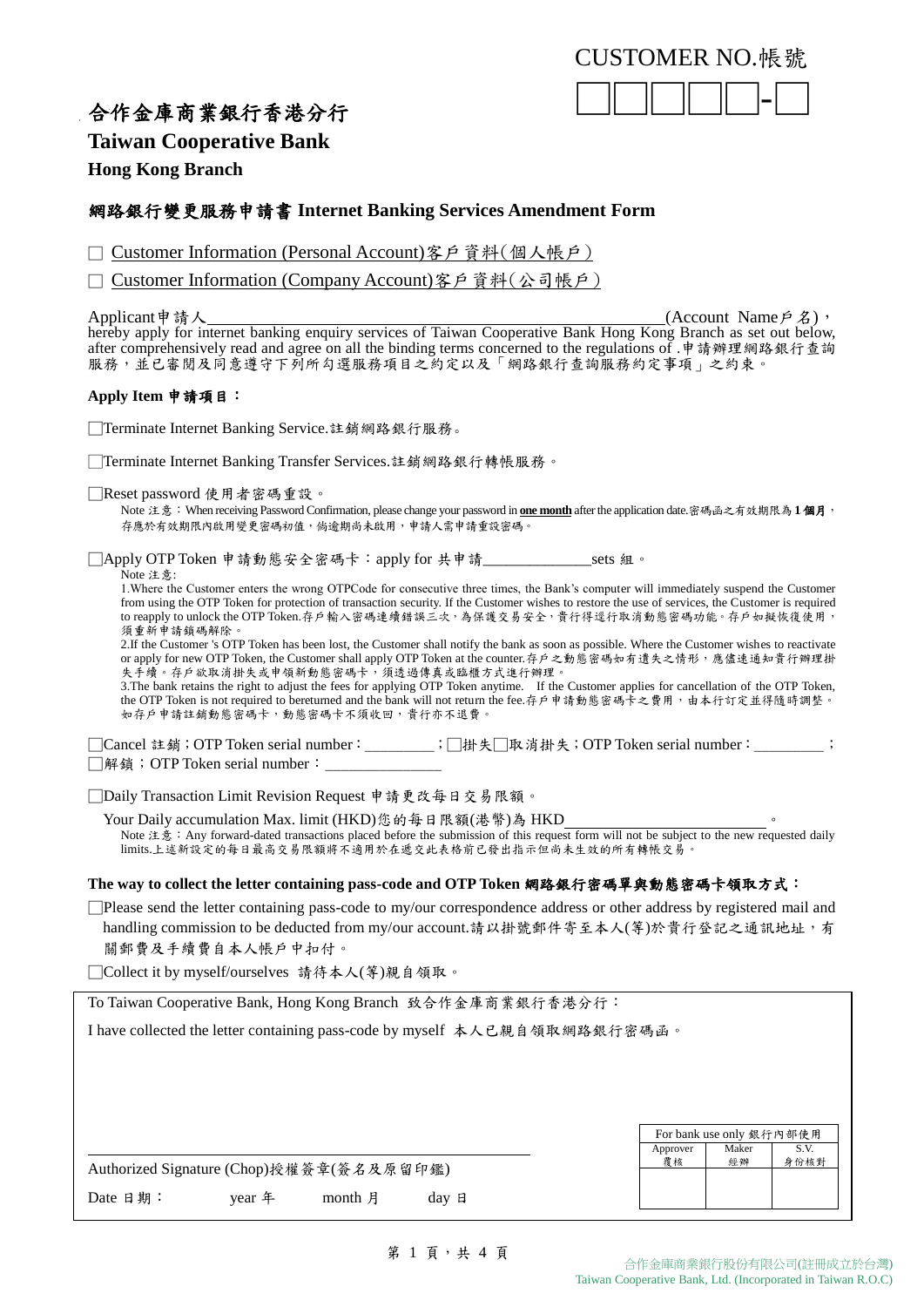

# 合作金庫商業銀行香港分行網路銀行服務約定事項

### **Terms and Conditions of Internet Banking Service Agreement of Taiwan Cooperative Bank**

一、 約定事項之適用範圍 Scope

本約定事項係網路銀行業務服務之一般性共同約定,除個別約定事項另有約定外,悉依本約定事項之約定、貴行之重要聲明及香港《個人資料(私隱) 條例》及普通法下的客戶保密規定所限制。本約定事項係依據香港特別行政區法律規定擬定。個別約定事項不得牴觸本約定事項。但個別約定事項 對存戶之保護更有利者,從其約定。

This Agreement shall constitute the general terms and conditions for internet banking service, and unless otherwise provided for in any specific agreement, the services shall be governed by the terms and conditions and other relevant documents so as to address the applicable legal requirements (e.g. the Personal Data (Privacy) Ordinance, consumer protection regulations of overseas jurisdictions) and potential reputation issues herein. Any specific agreements shall not contravene this Agreement. However, if such specific agreements provide greater protection to the Customer, such specific agreements shall prevail.

### 二、 名詞定義

- (一)「網路銀行業務」(Internet Banking):指存戶端電腦經由網際網路與貴行電腦連線,無須親赴銀行櫃台,即可直接取得貴行所提供之各項金融服 務(目前僅供網路查詢存款/匯款之用途)。
- "Internet banking" means that the Customer may directly access the various financial services provided by the Bank without going to the bank counter personally once the Customer's computer terminal connects with the Bank's (二)「電子訊息」(Electronic Message):指貴行或存戶經由電腦及網路連線傳遞之訊息。
- "Electronic message" means the message transmitted by the Bank or the Customer via the PC and internet.
- (三)「數位簽章」‹Digital signature):除法律另有規定外,指貴行及存戶將傳送電子訊息所附經雙方認同之電子識別碼或符號視為當事人一方之簽 名,用以確認訊息發送者身分。

"Digital signature" means unless otherwise provided under laws, the Bank and the Customer identify the electronic identification codes or symbols approved by both parties as attached to the sent electronic message as either party's signature to verify the sender's identity.

(四)「私密金鑰」 (Private Key) :指一組具有配對關係之數位資料中,由簽章製作者保有之數位資料,該數位資料係作電子訊息解密及製作數位簽 - <sub>山 立 一</sub><br>章之用。

"Private key" means the digital data reserved by the producer of signature among a set of mapping digital data, which are used to decode electronic data and produce the digital signature.

- (五)「公開金鑰」(Public Key):指一組具有配對關係之數位資料中,用以對電子訊息加密、或驗證簽署者身分及數位簽章真偽之數位資料。 Thus  $\frac{1}{2}$  in the Right of the digital data among a set of mapping digital data which are used to encrypt electronic messages or certify the signatory's identity "Public key" means the digital data among a set of mapp and genuineness of the digital signature.
- (六)「憑證」:指由憑證機構以數位簽章方式簽署之資料訊息,用以確認憑證申請者之身分,並證明其確實擁有一組相對應之公開金鑰及私密金鑰之 數位式證明。

"Certificate" means the electronic message signed by the certification organization by virtue of digital signature, which is used to identify the applicant's identity, and also is the digital certificate proving that the applicant truly possesses a set of correspondent public keys and private keys. (七)「服務時間」:指週一至週五上午九點至下午四點三十分,惟貴行依規定對外停止營業之日除外。但如因服務項目之特殊性,貴行得另行約定或

公告服務時間。 "Service hours" mean 9:00 a.m. to 4:30 p.m. from Monday to Friday, exclusive of the dates when the Bank suspends doing business. However the Bank may agree on or public the service hours separately to meet the special requ

(八)SSL (Secure Socket Layer,安全電子資料傳輸協定):係指資料以SSL通訊協定在網際網路傳輸,確保訊息之隱密性及訊息之完整性。

"Secure Sockets Layer (SSL)" are cryptographic protocols that provide security and data integrity for communications over TCP/IP networks such as the Internet.

(九)「動態密碼」:One Time Password(以下簡稱OTP),其運作模式是由OTP內部晶片透過特殊演算法計算出一組動態密碼。

"Dynamic Password" means One Time Password (OTP) generated by (OTP reader) chip using special algorithm.

三、 網頁之確認 Identification of webpages

存戶使用網路銀行前,請先確認網路銀行正確之網址(http://www.tcb-bank.com.hk),才使用網路銀行服務;如有疑問,存戶應洽詢貴行客服專線。

貴行應盡善良管理人之義務,隨時注意有無偽造之網頁。

Prior to using the internet banking services, the Customer shall check and ensure the correct internet banking website(http://www.tcb-bank.com.hk) and contact us immediately should you encounter any difficulties or irregularities. Also, the Bank will, from time to time, check whether there is any fake website in existence.

四、 連線所使用之網路 Internet Connection

存戶與貴行同意使用網際網路進行電子訊息傳輸。雙方應分別就各項權利義務關係與各該網路業者簽訂網路服務約定事項,並各自負擔網路使用之 費用。

The Bank and the Customer agree to transmit the electronic messages via the internet as agreed. The Bank and the Customer shall enter into service agreements with the internet provider with respect to their rights and obligations respectively, and shall bear the fees for accessing to the internet respectively.

### 五、 電子訊息之接收與回應 Receipt of and response to electronic message

貴行接收含數位簽章或經貴行及存戶同意用以辨識身分之電子訊息後,應即時進行檢核或處理,並將檢核或處理結果通知存戶。貴行或存戶接收來 自對方任何電子訊息,若無法辨識其內容時,視為自始未傳送。但貴行可確定存戶身分時,應立即將內容無法辨識之事實通知存戶。

Upon receipt of the electronic message containing digital signature or other symbols agreed by the Bank and the Customer for verification of identity, the Bank shall proceed to verify or process it immediately, and inform the Customer the verification or processing result. Where it is impossible for the Bank or the Customer to identify the contents of any electronic message from the other party, the electronic message will be deemed never transmitted. However where the Bank is able to identify the Customer's identity, the Bank shall notify the Customer the facts that contents therein are not identifiable.

六、 電子訊息之不執行 Non-execution of electronic message

如有下列情形之一,貴行得不執行任何接收之電子訊息:

- In the event of any of following circumstances, the Bank may refuse to execute any electronic message it receives:
- (一)有具體理由懷疑電子訊息之真實性或所指定事項之正確性者。
- where the Bank has substantive reason to doubt the authenticity of the electronic message or the accuracy of matters instructed therein;<br>(二)貴行依據電子訊息處理,將違反相關法令之規定者。
- where the Bank would violate laws and/or regulations if the Bank shall process the electronic message;
- (三)貴行因存戶之原因而無法於帳戶扣取存戶所應支付之費用者。
- where it is impossible for the Bank to debit the fees payable by the Customer from the Customer's account due to causes attributable to the Customer. (四)貴行不執行前項電子訊息者,應同時將不執行之理由及情形通知存戶,存戶受通知後得以電話向貴行確認。

If the Bank will not execute the electronic message due to any of the foregoing paragraphs, the Bank shall concurrently notify the circumstances and the reason for non-execution to the Customer. The Customer may then make

七、 電子訊息交換作業時限 Time limit for electronic message exchange operation 電子訊息係由貴行電腦自動處理,存戶發出電子訊息傳送至貴行後即不得撤回、撤銷或修改。但未到期之預約交易在貴行規定之期限內,得撤回、 撤銷或修改。若電子訊息經由網路傳送至貴行後,於貴行電腦自動處理中已逾貴行服務時間時,貴行應即以電子訊息通知存戶,該筆交易將依約定

不予處理,或自動改於次一營業日處理。<br>The electronic message will be processed by the Bank's computer automatically. The Customer shall not withdraw, cancel or modify the electronic message after the message is transmitted to the Bank. However, the Customer may withdraw or cancel the scheduled transactions which date has not yet arrived within the time limit specified by the Bank. Where the electronic message is transmitted to the Bank via intent and the Bank's service hours has passed while the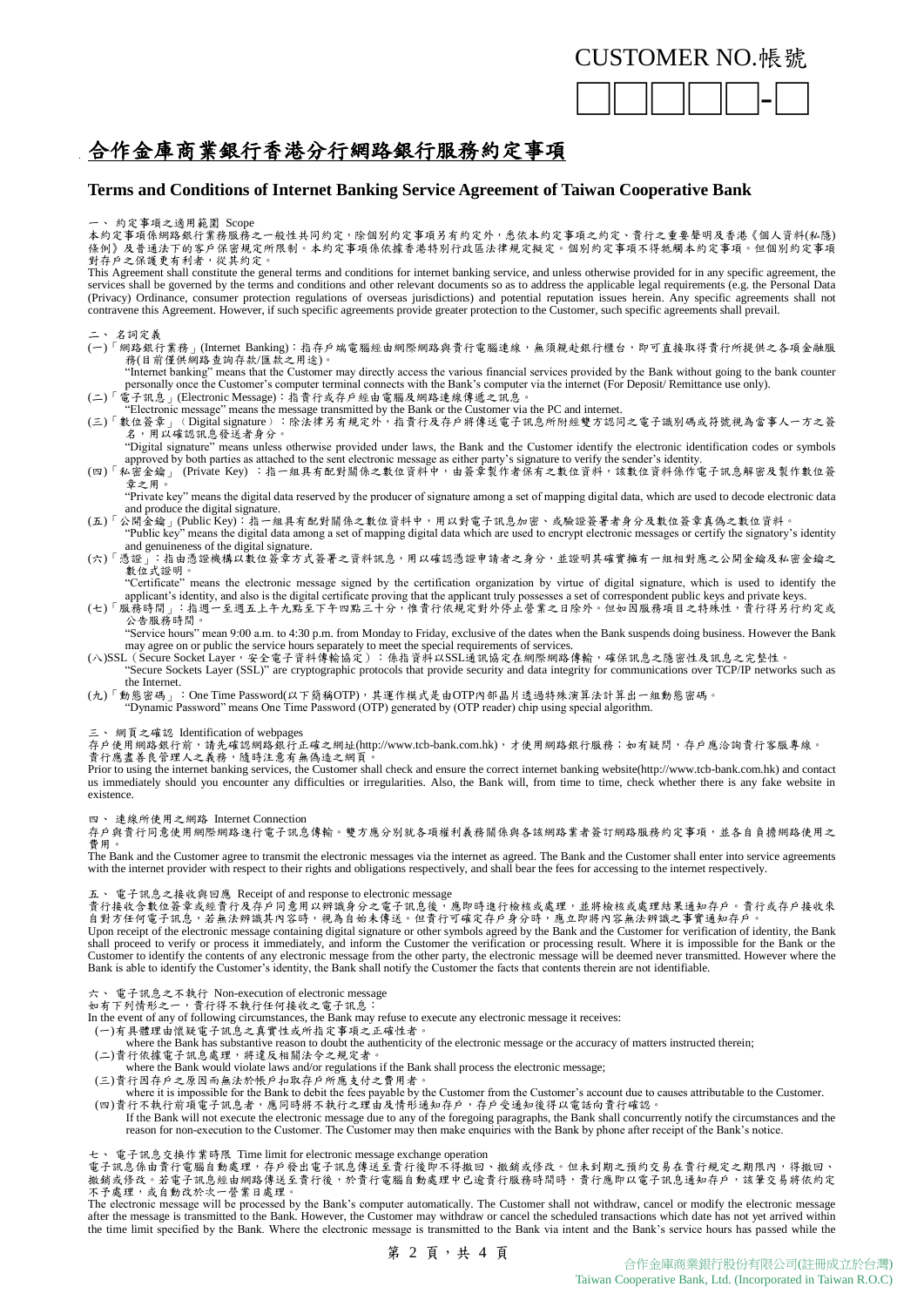

electronic message is being automatically processed by the Bank's computer, the Bank shall immediately notify the Customer by electronic message that the said transaction will not be processed as agreed, or the transaction will be automatically processed on the following business day automatically.

存戶軟硬體安裝與風險

存戶申請使用本約定事項之服務項目,應自行安裝所需之電腦軟體、硬體,以及其他與安全相關之設備。安裝所需之費用及風險,由存戶自行負擔。<br>第一項軟硬體設備及相關文件如係由責行所提供,責行僅同意存戶於約定服務之範圍內使用,不得將之轉讓、轉借或以任何方式交付第三人。因存 戶之行為致侵害貴行或第三人之智慧財產權或其他權利,或因不當之操作使用致生損害時,應自負其責任。存戶如因電腦操作需要而安裝其他軟硬 體,有與貴行所提供之軟硬體設備併用之必要者,應遵守貴行所提供安裝之相關資料,並自行負擔其費用及風險。

The Customer applying to use the services provided under this Agreement shall install computer software, hardware and other equipments related to security on his/her own. The expenses for installation and risks shall be borne by the Customer solely. If the software and hardware as stipulated in the preceding paragraph and related documents are provided by the Bank, the Bank only agrees that the Customer may use them within the scope of service as agreed herein and the Customer is prohibited from transferring, lending them or delivering by any means whatever to any third party. Where the Customer's act infringes upon the Bank's or a third party's intellectual property right or other rights and interests, or any damage is caused due to inappropriate use, the Customer shall be solely liable for the damages. Where it is necessary for the Customer to install other software and hardware and to use them together with the software and hardware provided by the Bank to meet the operation needs, the Customer shall follow the relevant information and requirements for the installation provided by the Bank and bear the expenses and risk thereof solely on his/her own.

九、 存戶連線與責任 Customer's connection and responsibility

貴行與存戶有特別約定者,必須與貴行為必要之測試後,始得連線。

存戶對貴行所提供之授權使用者代號、密碼、軟硬體及相關文件,應負保管之責。<br>存戶輸入前項密碼連續錯誤達規定次數時(註1),貴行電腦即自動停止存戶使用本約定事項之服務。存戶如擬恢復使用,應重新辦理申請手續。 註1:登入密碼連續錯誤達規定四次時,電腦即自動停止存戶使用本約定事項之服務。

Where the Bank and the Customer have any special agreement, the Customer must have completed the necessary tests instructed by the Bank before connection with the Bank's terminal is permitted.

The Customer shall be responsible for maintaining the username, PIN code, software and hardware and related documents provided by the Bank. Where the Customer enters the PIN Code in error for regular times<sup>1</sup>, the Bank's c Agreement automatically. Where the Customer wishes to restore the use of services, the Customer shall make a new application again. The Customer shall return the equipment and related documents provided by the Bank immediately upon termination of this Agreement.

[1]: Where the Customer enters the PIN Code in error for consecutive four times, the Bank's computer will immediately suspend the Customer from using the services under this Agreement automatically.

### 十、 電子訊息錯誤之處理 Response to error in electronic messages

存戶利用本約定事項之服務,如其電子訊息因不可歸責於存戶之事由而發生錯誤時,責行應協助存戶更正,並提供其他必要之協助。前項服務因可 歸責於貴行之事由而發生錯誤時,責行應於知悉時,立即更正,並同時以電子訊息或貴行及存戶約定之方式通知存戶。

Where the Customer's electronic message is in error due to attributed to him/her when using the services under this Agreement, the Bank shall assist the Customer to make correction and provide other necessary assistance. Where the services referred to in the preceding paragraph are in error due to causes attributed to the Bank, the Bank shall make correction immediately upon having knowledge thereof and inform the Customer by electronic message or in other manners agreed by the Bank and the Customer

### 十一、 電子訊息之合法授權與責任 Lawful Authorization of electronic messages and Responsibilities

存戶與貴行應確保所傳送至對方之電子訊息均經合法授權。

存戶與貴行於發現有第三人冒用或盜用授權使用者代號、密碼,或其他任何未經合法授權之情形,應立即以電話或書面或其他約定方式通知他方停 止使用該服務並採取防範之措施。貴行接受通知前,對第三人使用該服務已發生之效力,除非貴行能證明存戶有故意或過失者外,貴行仍負責任。 The Bank and the Customer shall ensure that all electronic messages transmitted to each other have been legally authorized.

Where the Bank and the Customer discover that any third party has misused or stolen the username, PIN code, or any other circumstances where there is no lawful authorization, the Bank and/or the Customer shall notify the other party to suspend the use of the services and to take preventative measures by telephone or in writing. The Bank shall not be liable to the Customer for any effect cuused by the services herein used by third party before the Bank has received the notification, unless the Bank can proof the Customer maliciously known or had gross negligence.

十二、 保密義務 Non-disclosure Obligation

除其他法律規定外,存戶與貴行應確保所交換之電子訊息或一方因使用或執行本約定事項服務而取得他方之資料,不洩漏予第三人,亦不可使用於 與本約定事項無關之目的,且於經他方同意告知第三人時,應使第三人負本條之保密義務。

前項第三人如不遵守此保密義務者,視為本人義務之違反。<br>Unless otherwise provided for in law, the Bank and the Customer shall ensure that electronic messages exchanged between the parties or information obtained from the other party in the course of use or performance of services under this Agreement will not be disclosed to a third party or be used for any purpose not related to this Agreement. Should the information be disclosed to a third party with the other Party's approval, the party disclosing the information to the third party should ensure the third party to comply with the same non-disclosure obligation as prescribed in this article.

If the third party reefed to in the preceding paragraph fails to perform its obligation of confidentiality, if shall be deemed a violation by the party who disclosed such messages or data to the third party.

十三、 電子訊息之效力 Effect of electronic message

存戶與貴行同意依本約定事項交換之電子訊息,其效力與書面文件相同。

The Bank and Customer agree that the electronic messages exchanged under this Agreement have the same effect as documents in writing.

十四、 不可抗力 Force majeure

一方於發生不可抗力情事時,對於本約定事項所生義務之不履行或遲延履行均不為違約,亦無須負任何賠償責任。

The Bank or the Customer shall not be liable for the damages suffered by the other party due to either party's non-performance or delay in performing the obligation under this Agreement caused by force majeure.

十五、 立書送達 Service of documents

存戶同意以訂約時所指名之地址為相關文書之送達處所,倘存戶之地址變更,應即以書面或其他約定方式通知責行,並同意改依變更後之地址為送<br>達處;如存戶未以書面或依約定方式通知變更地址時,貴行仍以訂約時所指明之地址或最後通知貴行之地址為送達處所。貴行對存戶所為之通知發 出後,經通常之郵遞期間,即視為已送達。

The Customer agrees that the relevant documents shall be served to the address specified in this Agreement and he/she shall inform the Bank of any change in<br>his/her address in writing or in other manners as agreed; thus th the Customer fails to inform the changed address in writing or in the manners as agreed, the Bank shall serve the documents to the Customers' address specified in this Agreement or the last address notified to the Bank. The notice sent by the Bank to the Customer shall be deemed served after the normal mailing period.

十六、 網路操作 On-line operation

存戶應事先詳讀貴行公告或約定,即依照網路之指示步驟操作,如因操作不當或其他任何非可歸責於貴行事由致有損及存戶權益情事發生時,存戶<br>應自行負責。

The Customer shall carefully read the Bank's announcement or agreement in advance and operate the service pursuant to the instructions given on the internet. Where the Customer's rights and interests are infringed due to improper operation or any other circumstances not attributable to the Bank, the Customer shall take the responsibility solely.

十七、 存戶終止約定事項 Customer's termination of this Agreement 存戶得隨時終止本約定事項,但應親自或以其他約定方式辦理。

The Customer may terminate this Agreement at any time, provided that he/she terminate this Agreement personally or in other manners as agreed.